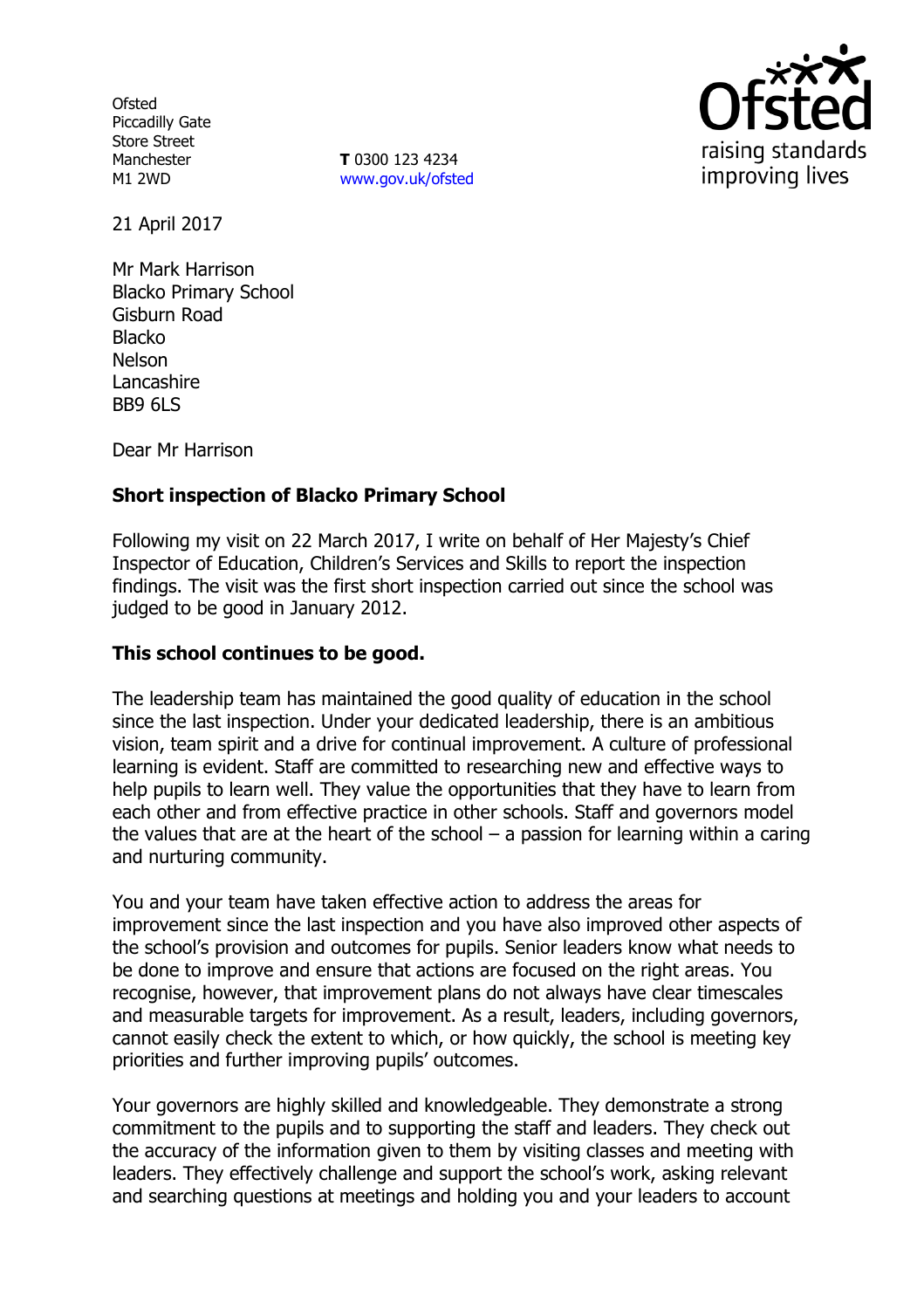

for the school's performance. However, the school's website is not compliant; some information is missing and a number of policies are not up to date. You and the governors recognise the need for regular checks to ensure that the website information meets requirements.

Your pupils enjoy learning and want to come to school. They are polite and respectful. They move around the school calmly and are courteous to those they meet. They are excellent ambassadors for the school, receiving compliments whenever they are out on visits. Pupils' behaviour in lessons is exemplary. They listen attentively to their teachers and work with maturity during lessons. In discussions, they express their views clearly and listen carefully to each other's ideas. Adults in school act as excellent role models for pupils, instilling the need for kindness and respect. Strong positive relationships exist between pupils, parents and school staff. Parents hold the school in high regard. They appreciate the strong 'family atmosphere' and the core values that underpin school life. Comments from parents included, 'I can't speak highly enough of the teaching and support staff; they are warm, friendly and approachable, yet inspire the children to learn too.'

## **Safeguarding is effective.**

You and your governors place a high priority on keeping pupils safe. You ensure that all safeguarding arrangements are fit for purpose and that records are suitably detailed and of good quality. Leaders know how to recruit staff safely and follow statutory guidelines conscientiously. The knowledge and skills of staff are regularly updated. Leaders check that staff understand and follow their policies and procedures correctly. You work effectively with outside agencies to reduce any potential risk to pupils and to keep them safe.

Pupils' attendance is above the national average and punctuality is good because pupils are keen to attend. Leaders work well with individual families to provide support and promote regular attendance. You ensure that pupils are taught to keep themselves safe, for example when working online on the computer. In discussions, pupils demonstrated a clear understanding of how to keep themselves safe when using the internet.

### **Inspection findings**

- Since the last inspection, standards at the end of both key stages 1 and 2 have been consistently higher than national averages in reading, writing and mathematics. The results of the Year 1 phonics screening check have been equally positive and in 2016, all pupils attained the expected standard. As a result, pupils in key stage 1 are equipped well with key reading and writing skills to support the next stage of their learning.
- In 2016, none of the Year 6 boys attained a high standard in reading, writing or in grammar, punctuation and spelling. You have correctly identified that, throughout the school, boys do not do as well as girls, particularly at the higher attainment levels. As a result, you have put in place a range of strategies in all year groups to support boys' learning. These strategies have been carefully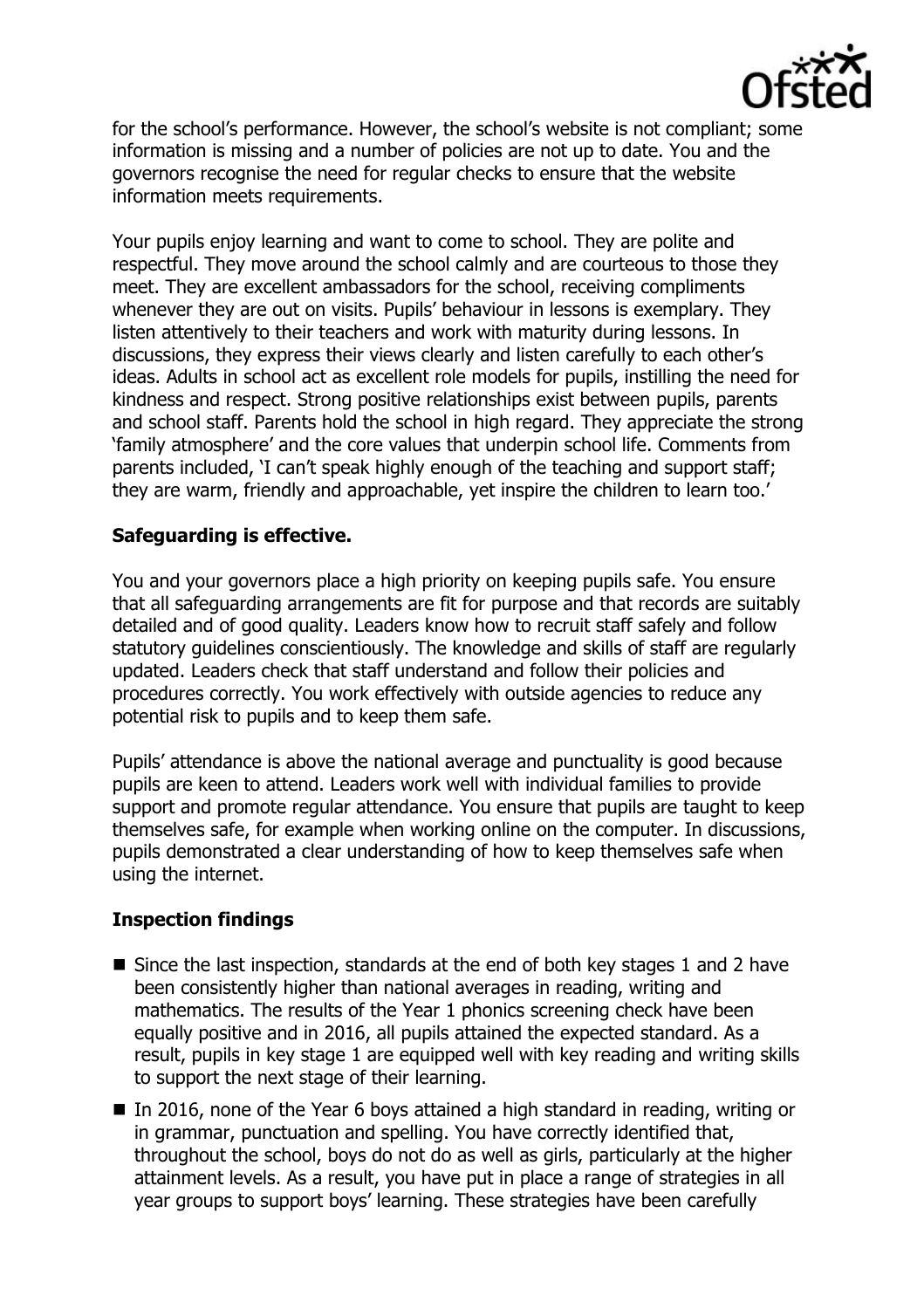

monitored and have shown that boys are making accelerated progress. Information from current school tracking shows that the most able boys are now on track to attain the high standard at the end of key stage 2 in reading, writing and in grammar, punctuation and spelling.

- $\blacksquare$  In the previous inspection report you were asked to ensure that the most able pupils were sufficiently challenged in each lesson. Lesson observations and a check of pupils' books showed that pupils of different abilities are provided with learning tasks that are well matched to their needs. In addition, there are clear and high expectations for what each group needs to learn in each lesson. Good guidance for pupils helps them to improve their work and highlights their next steps for learning.
- The curriculum has evolved under your leadership and has been enriched with a wealth of first-hand visits and experiences. You and your staff thoughtfully consider the interests of pupils when planning the curriculum. Pupils spoke enthusiastically about a recent barge trip on the Liverpool/Leeds canal and a visit from their local Member of Parliament. In mathematics, they enjoyed tasting chocolate from around the world and presenting their data in bar charts. Highquality classroom displays celebrate pupils' writing linked to history, geography, art and science projects. Pupils study the main religions found in Britain and learn how democracy works. You and your staff are preparing them well for life in modern Britain.
- The leadership of subiects, other than English and mathematics, has been a recent focus for school improvement. Your curriculum leader is implementing a clear and consistent process to ensure that all subject leaders monitor their area of responsibility effectively. However, you are aware that, as yet, not all subject leaders are as fully involved as they could be in checking the quality of teaching and learning in their areas of responsibility and that tracking and assessment procedures in these subjects are not secure.
- The leader for pupils who have special educational needs and/or disabilities is passionate about doing the best for her pupils. She has a good knowledge of the needs of the pupils and ensures that funding is spent wisely. She liaises effectively with parents, pupils, teachers and external agencies to ensure that support programmes meet their needs. As a result of the high-quality provision they receive, they make good progress.
- You have implemented effective systems to meet the needs of disadvantaged pupils. You monitor closely the support that the school gives these pupils to ensure that they make the best possible progress and, if need be, catch up to their peers.

### **Next steps for the school**

Leaders and those responsible for governance should ensure that:

 $\blacksquare$  the school improvement plan is more sharply focused, with clear success criteria and measurable outcomes so that governors can monitor progress more effectively